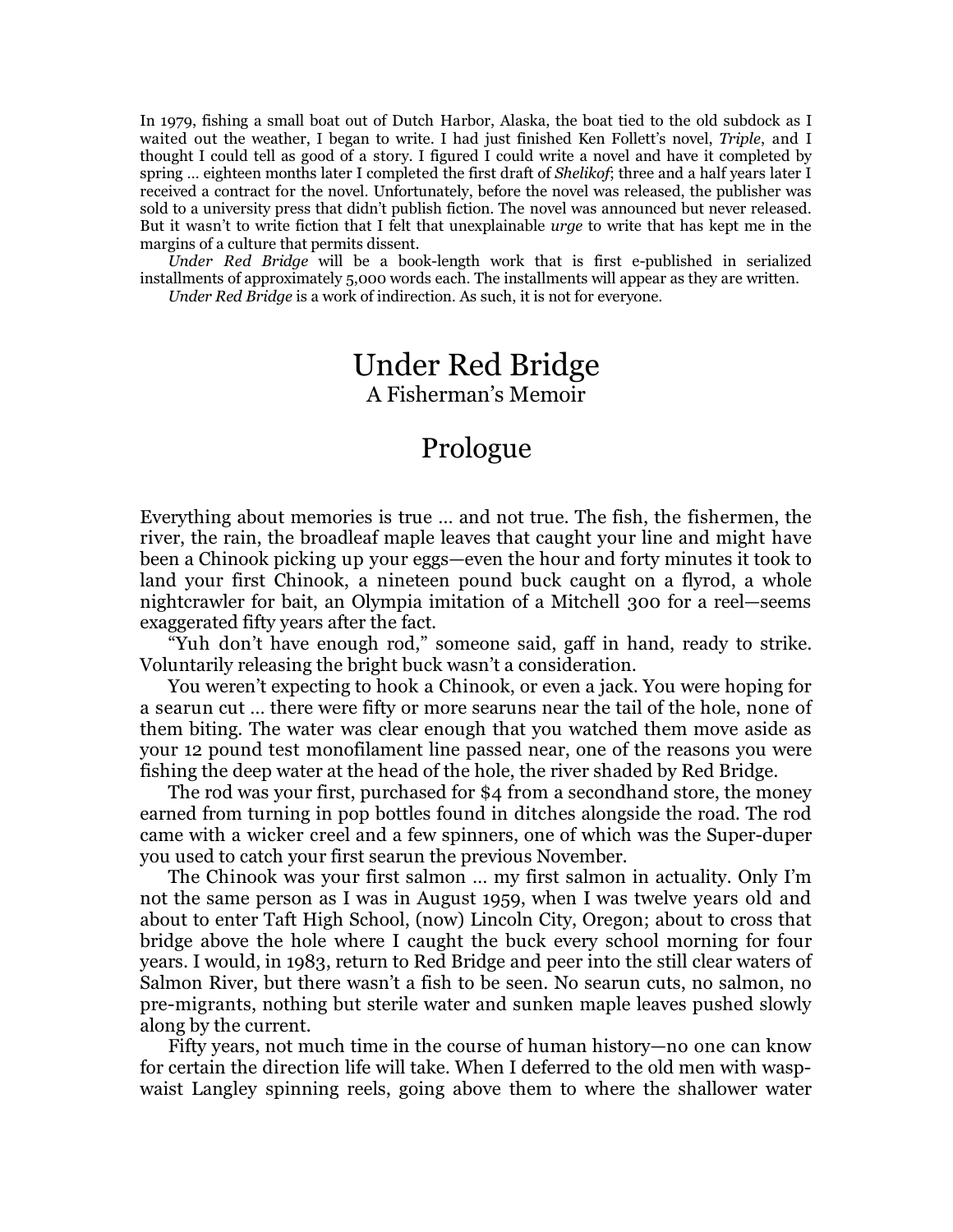upstream of the bridge dropped into the deep hole that day when I caught my first salmon, I never suspected that I would go to Alaska, live along the mighty Kenai River, fish commercially out of Kodiak and Dutch Harbor, and return to find the Salmon River devoid of life. What happened? What was my complicity in at least the demise of a great run of big fish in a smallish river … forty pound fish were common, and every year a few fifty pounders were caught under the bridge, these larger Chinook spawning in the mid-channel gravel of the shallow runs behind Huffman's Shell Station.

Much of the demise resulted from the change in the river's mouth following the Christmas flooding of 1965. Instead of forming an "S" and running deep against Cascade Head, entering the Pacific via a deep channel, the flood caused Salmon River to cut across the spit at Road's End, bypassing the channel against Cascade Head. The river ran shallow over the sand beach. Eighteen years later, there was a salmon hatchery across from where the Mattress Hole lay, and a modest return of Chinook in the lower reaches of the river. But the upper reaches were a watery wasteland.

On that day in 1983, Robin Karnes was with me as I stood looking into the clear water, hoping to see even the shadow of a Chinook … the mouth of the river has returned to its pre-1965 course. I don't, now a quarter century later, know how deep the channel is, or if there is again ocean perch in the river's estuary. There used to be perch, two, three, and a few four pounders. Half a century ago, my brother Ben and I caught them two at a time for the first three hours of an incoming tide. We fished near the bar: the rising water would force us to return through a hole in the rocks long before flood tide. But we usually brought back a gunny sack full of perch. We would tie one ear of the gunny sack to the frame of his bike, and one to mine, and we'd walk the three miles to Otis, then the four miles to Rose Lodge, then the half mile up Slick Rock Creek to where we lived in the old Seventh Day Adventist Church. Then the work of taking care of our catch began.

I only caught five Chinook that fall of 1959, one of which was a forty-plus pound hen that gave me enough eggs to fish steelhead with bait rather than with Okie Drifters retrieved from tree branches. There was no money to buy eggs, barely enough for the borax to cure the eggs, barely enough for line and hooks. When the stem broke from the body on the Olympia imitation—the coarse metal grain of the casting revealed the low quality of the Japanese imitation—there was no money to repair or immediately replace the reel, so I used a borrowed reel that needed repairs. One of the men who watched me land a fish while using the borrowed reel offered to buy me a new reel. I declined the offer, but traded Fred Huffman, the local gas station owner, work for a True Temper baitcasting reel, a knucklebuster that gave me good service for years … the following year, 1960, I landed more that a ton of Chinook using that True Temper reel and 10# test monofilament line and a Reeder McGill hollow glass rod. Most of the fish were bright and fair-hooked. The same couldn't be said about the catch of other kids who fished under Red Bridge.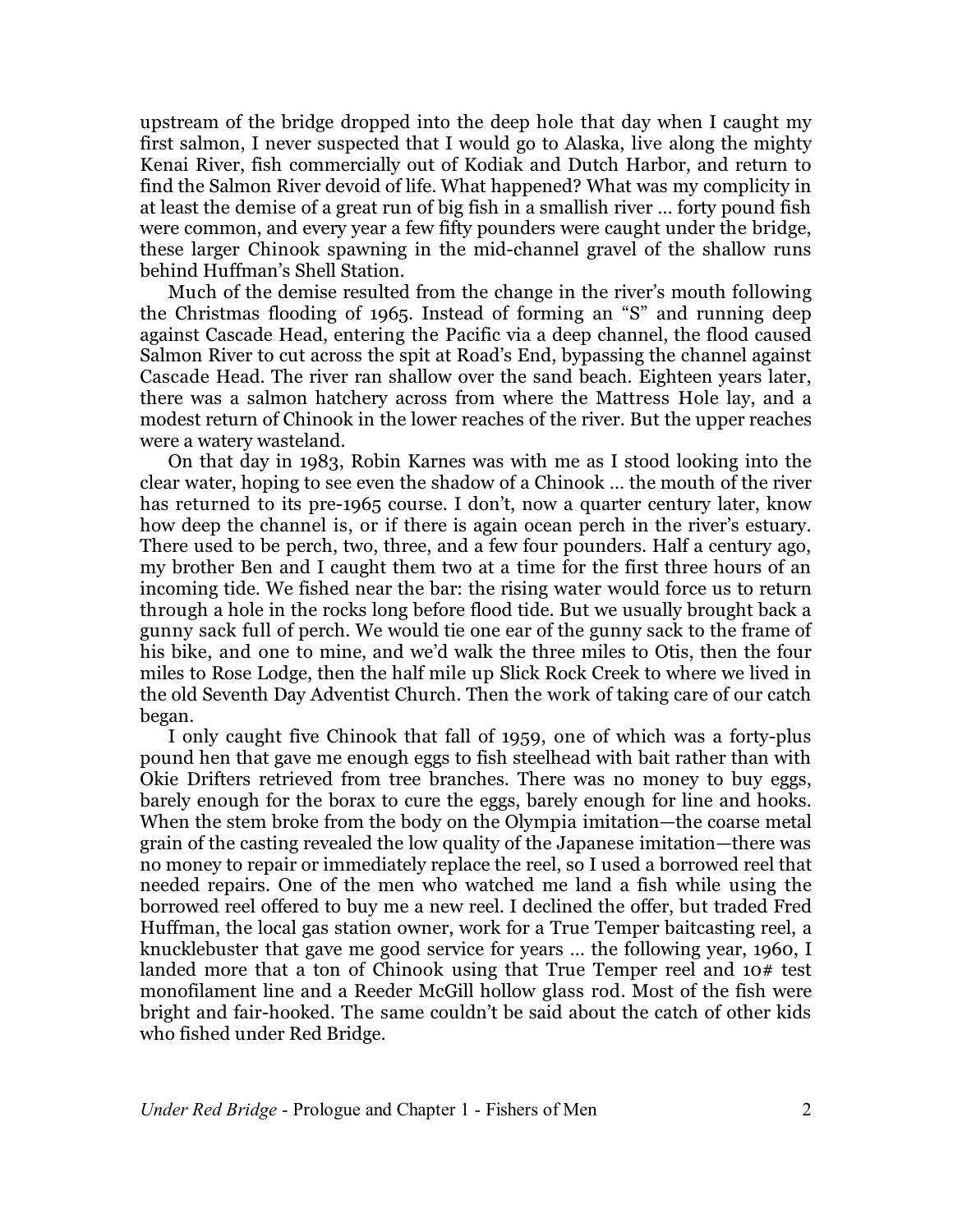Those old men—then my present age—with the wasp-waist Langley spinning reels and weeks worth of stories about what it was like growing up before and during the Depression tolerated my presence … a Langley 870 Spinator with a full bail retailed for \$37.95 in 1955; \$36.95 with manual pickup. A few of the men had manual pickups or half-bails. The manual pickup intrigued me, but I never fished with one. When I again acquired a spinning reel, it was a DAM Quick—and this was years later, years after half-bails disappeared, an idea overtaken by technology and the recruitment of fishermen who barely knew enough to cast with a spinning reel under the rod.

The price of a Langley spinning reel separated the men from the boys.

At least two fellows had belly reels that remained attached to them when their rods leaned on forked sticks as four, five, six, sometimes ten of us plunked eggs in the deep hole under Red Bridge.

I had the good sense to listen to the stories: that seemed to be what most of the older fishermen wanted, someone to listen to them. Perhaps that is the reason any storyteller tell stories, or a writer writes.

Those fellows with their Langleys fished to get away from the house, to get away from wives and the world of women, to escape the reality that they were unemployed or retired or otherwise without work. Each of them had money once; some still had a little bit. But all of them remembered the decade when none of them could have afforded a reel of any kind—when steelhead were taken in tiny tributaries with a quarter stick of stumping powder, and salmon were gilled in nets hidden during the day.

To me in 1959, owning a Langley spinning reel denoted a level of fishing maturity that seemed unattainable: I couldn't imagine myself the age of the men who fished with Langleys, but who didn't catch more fish than I did in 1960, or in any year afterwards. But I never thought of myself as their equal. I was living through relatively difficult times—Dad had died suddenly when I was eleven—but I did not have the stories they had. I didn't have a Great Depression; I didn't have a WWII. And the stories make the fisherman … it isn't hip boots or waders or fly vests or rods or reels that make a fisherman. It isn't fish caught or species pursued. It is the stories told, for fishing isn't about landing salmon or steelhead, trout or bass, but about catching goodness with a sieve …

An odd expression, but what those men with the wasp-waist Langleys caught wasn't primarily Chinook; it was my imagination. They presented a competing narrative to the "official" history of FDR's administration, his economic programs, and the success of those programs. They didn't tell stories to impress or to convince but to affirm that, yes, indeed, they had lived through the period when true old growth timber was cut by hand, when community dances were held atop a stump, when a log with any twisted grain was left in the woods, regardless of size. They told stories of buying a rifle to get the cartridges that came with the rifle, of catching bear cubs to sell to roadside zoos, of logging with Hereford bulls because they had no machinery. They told of having "flats" on solid rubber tires, of trying to get hemlock to burn in the boilers of steam donkeys, of rigging spar trees. They didn't tell stories about salmon or steelhead, but they did talk about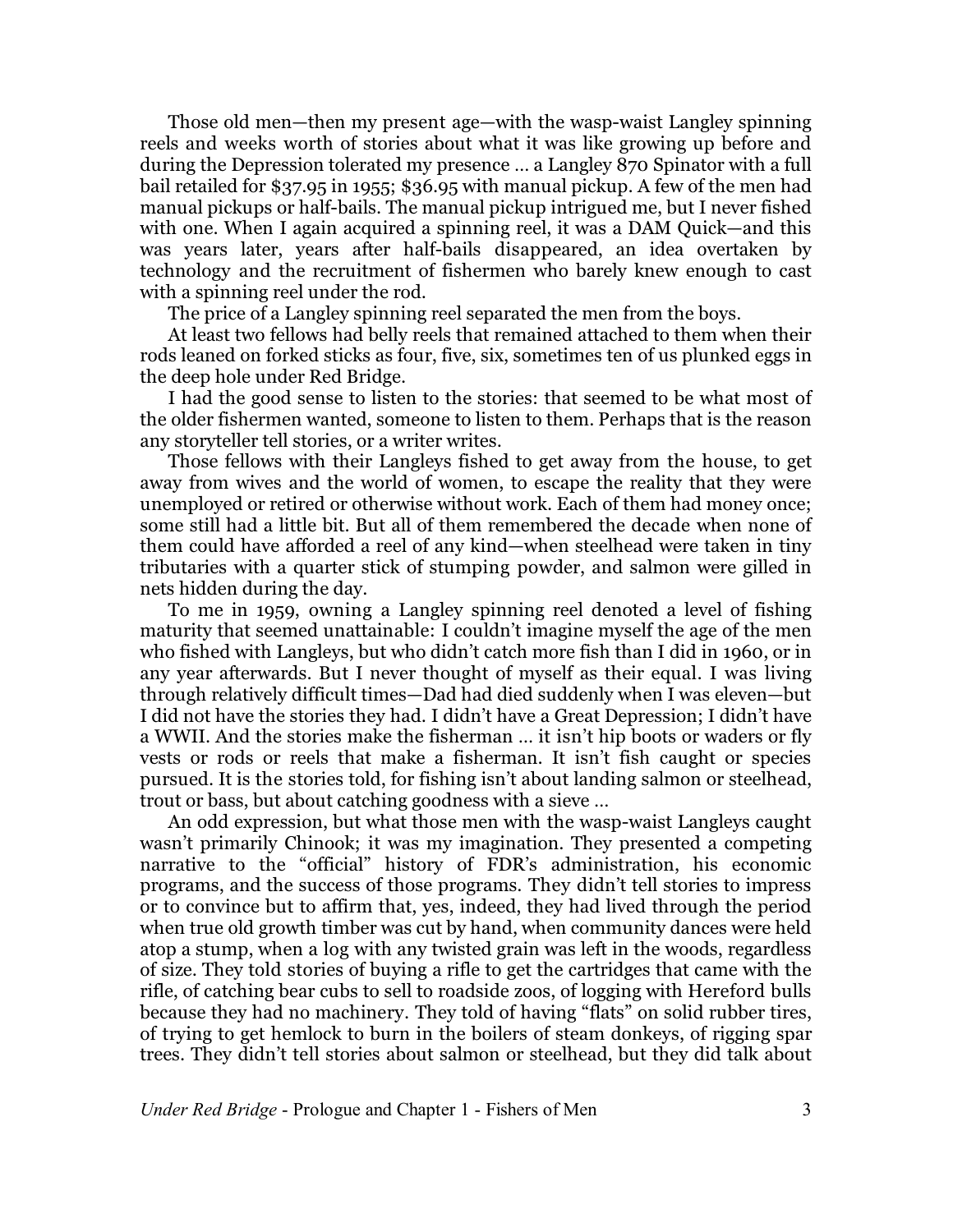Russelures and about making "Flatfish" from the natural crook of a viney maple and about making a five horsepower boat engine from a block of steel—it was either make the engine or do without. And that was the essence of the Depression and how it affected those who lived along Oregon's Central Coast: it was either make what a person needed, or do without. It was either grow cantaloupe melons where it was too cold for melons to set fruit or do without; so mature piles were spread out and covered with a little dirt and melons were grown … I first ate everbearing strawberries in the mid 1960s, with the berries coming from a local fisherman turned logger whose father, an amateur horticulturalist, had developed the berries during the 1920s, four decades before day-neutral strawberries were known to the outside world.

I'm not the same person I was in 1959, though, for reasons aside from having my imagine captured by those men with the Langleys … I started college as a sixteen year old math major on an honors scholarship, but in October of 1963, Mom committed suicide; I was declared an emancipated minor, and after a year at Oregon Tech in the Gunsmithing program there, I returned to the Oregon Coast and began to build muzzloading rifles, falling the maples trees from which I would cut stock blanks, building the locks by hand after the pattern of Albert Osterman's locks, buying only barrel blanks. Rifling barrels was my next endeavor … the mindset wasn't to buy new, but to make or make-do, a mindset that stood me in good stead when I followed the geese north to Alaska's Kenai Peninsula in 1974. There I built a shop, 26x36 feet, for \$2,600, seven chainsaws, and a 25-horse outboard, and I built a business by telling stories about fishing and logging. Yes, I built a business by telling stories, for every outboard sale came from stories told; likewise, most chainsaw sales came following a story told. I didn't sell saws or kickers by how the shop looked, but by the authority of an authentic story.

That's what's missing from most of what I read today: the voice of authenticity. The writer writes about what will sell. The comedian masters in obscenities. The preacher delivers short sermons for he or she cannot keep a congregation awake for long … it is here where I want to begin. Christianity began as a sect of Judaism: the writer of Hebrews said, "Jesus Christ is the same yesterday and today and forever" (13:8). And if Jesus has not changed since the 1<sup>st</sup>-Century, then Christianity will still be a sect of Judaism—and it is. Thus, the Christianity that the world knows is not of the Most High God, but is rather a false faith. The story of its falsity is the story I have to tell just as the men with the wasp-waist Langleys told stories of the Depression.

\*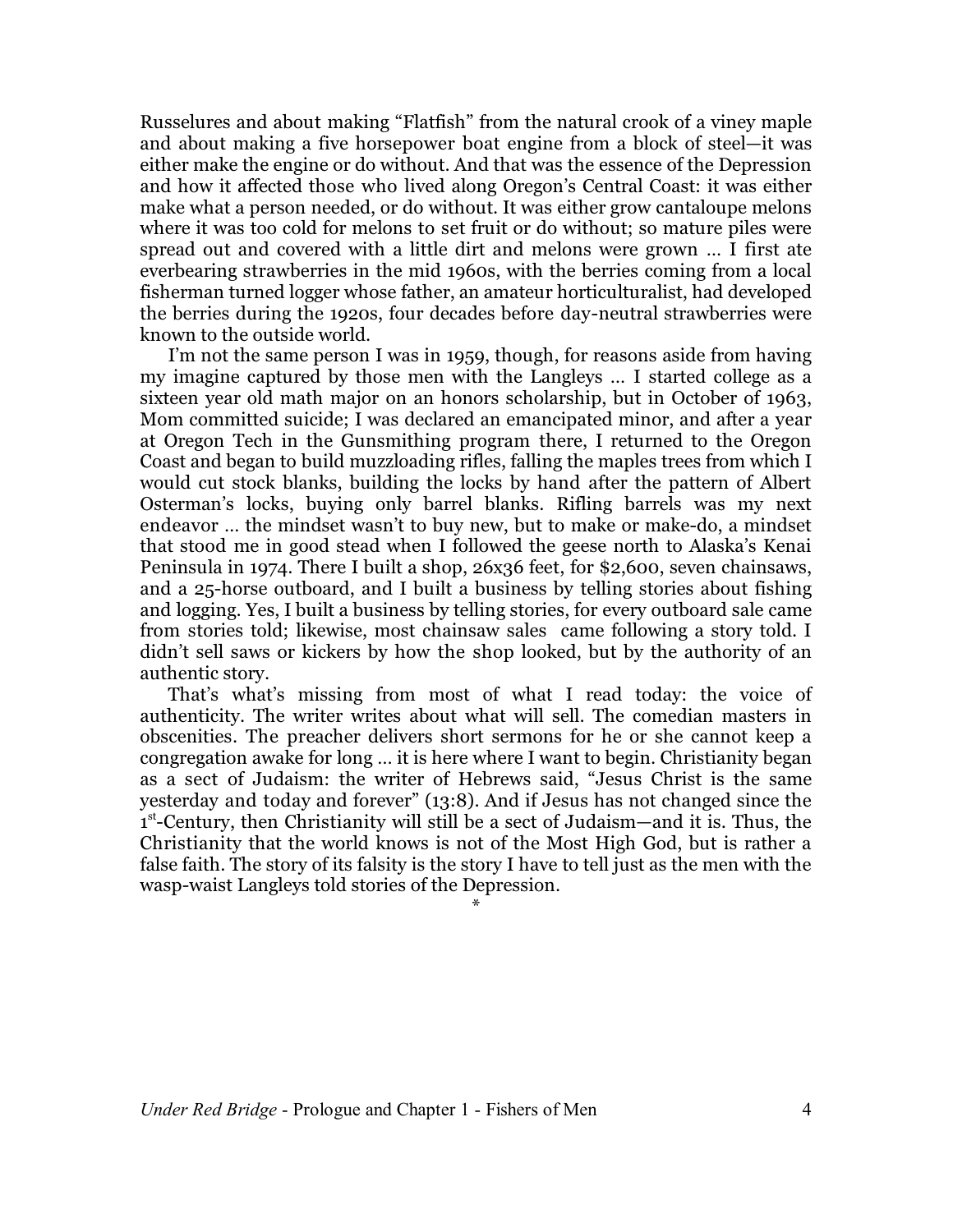## Chapter One Fishers of Men

\_\_\_\_\_\_\_\_\_\_\_\_\_

While walking by the Sea of Galilee, he saw two brothers, Simon (who is called Peter) and Andrew his brother, casting a net into the sea, for they were fishermen. And he said to them, "Follow me, and I will make you fishers of men." Immediately they left their nets and followed him. And going on from there he saw two other brothers, James the son of Zebedee and John his brother, in the boat with Zebedee their father, mending their nets, and he called them. Immediately they left the boat and their father and followed him. (Matt 4:18–22)

1.

 $\overline{\phantom{a}}$  , where  $\overline{\phantom{a}}$ 

When Jesus heard that John the Baptist, His cousin, was arrested, Jesus withdrew from Galilee and went to live in Capernaum (Matt 4:12–13) to fulfill Isaiah's prophecy (9:1–2). It was only after Jesus went to live in Capernaum, a town along the shores of the Sea of Galilee, that He began to preach, saying, "'Repent, for the kingdom of heaven is at hand" (Matt  $4:17$ ) ... the kingdom of heaven was at hand, for Jesus was *at hand*.

If the kingdom of this world is given to the Most High and His Christ (Rev 11:15) halfway through the seven endtime years of tribulation; and if the kingdom of this world is the kingdom taken from the four beasts by the court of the Ancient of Days and given to the Son of Man (Dan 7:9–14) at the end of the age, then what kingdom was at hand two millennia ago? Jesus told Pilate that his kingdom was not of this world or from this world (John 18:36), and if His kingdom is not of this world or from this world, the question deserves to be repeated: what kingdom was at hand?

If God's reign over the kingdom of this world is not to begin until the time of the end or end of the age, the kingdom of heaven will not reign earlier than the end of the age. The kingdom of heaven that was *at hand* when Jesus began to preach could only be *at hand* in the personage of Jesus of Nazareth … Matthew, quoting Jesus, makes *the kingdom of heaven* a euphemistic expression for the man Jesus, who was then *at hand*; i.e., not in heaven but on earth. The expression is thus an indirect reference to Jesus having come from heaven as the only son (John 3:16) of the Logos [ $\delta \lambda$ ó $\gamma$ o $\zeta$ ], who was God [ $\theta \epsilon$ ò $\zeta$ ] and who was with  $\lceil \pi \rho \delta \zeta \rceil$  the God  $\lceil \tau \delta v \theta \epsilon \delta v \rceil$  in the beginning (John 1:1–2).

Those fishermen under Red Bridge—those fishermen with wasp-waist Langley spinning reels told stories that enclosed their subjects without squeezing life from

*Under Red Bridge* - Prologue and Chapter 1 - Fishers of Men 5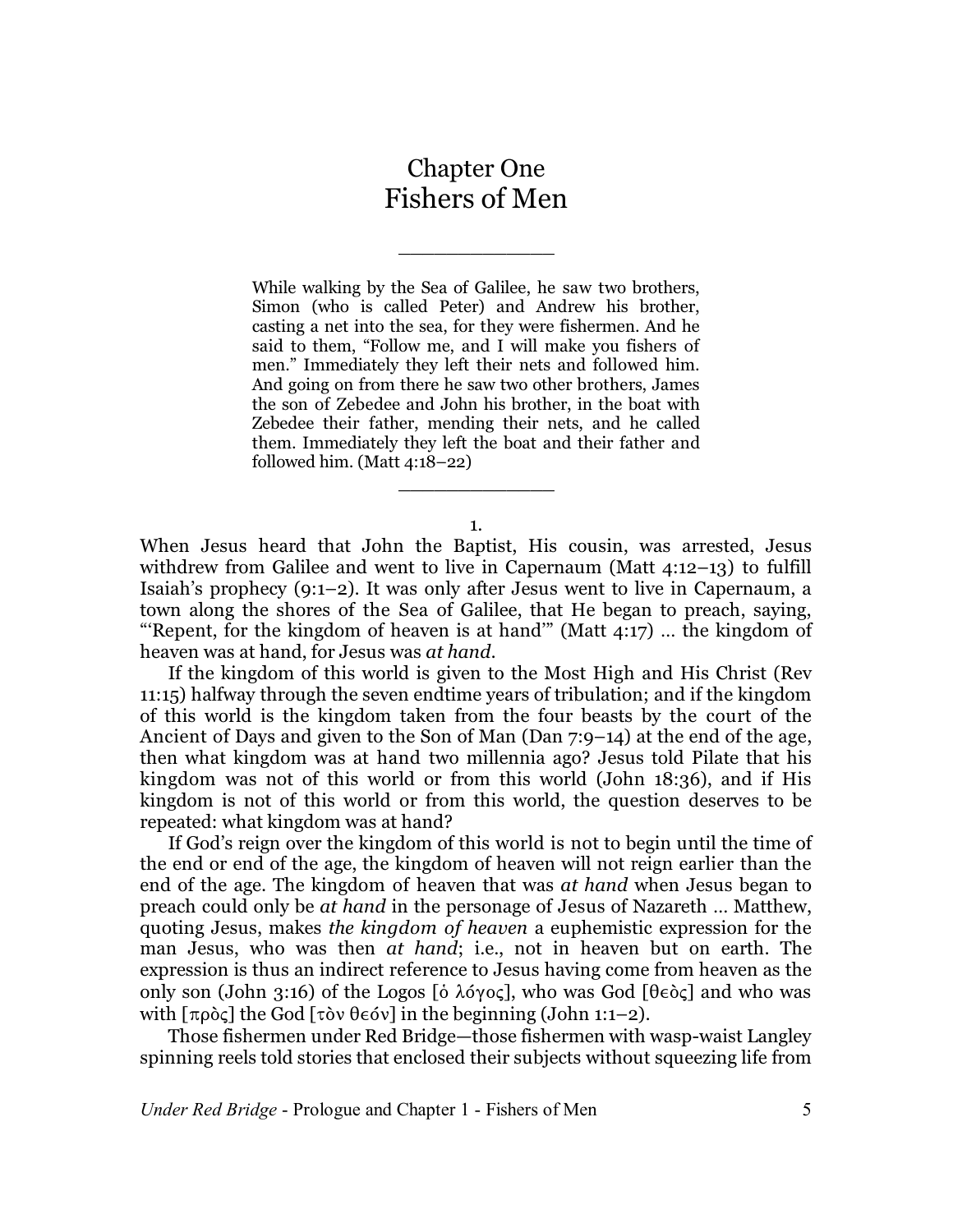them. They spoke indirectly about subjects too fragile for direct address … indirectness is a recognized attribute of Native American storytelling, but it is also an attribute of other oral cultures, including that of 1<sup>st</sup>-Century Galilee.

Jesus' first disciples were Galileans, several of whom were fisherman, not educated men (Acts 4:13); they were not scholars or men of letters. Their culture was not an inscribed culture; Jerusalem was an inscribed culture. But along the shoreline of the Sea of Galilee, fishermen didn't live in a world of texts. Rather, they untangled nets not by pulling directly on knots but by working with the tangled cords, worrying a little slack loose here and a little more over there until finally the knot revealed itself.

In the hours before he was taken, Jesus told His disciples, "'I have said these things to you in figures of speech'" (John 16:25). Jesus only spoke to the crowds that followed Him in parables (Matt 13:34), a special kind of a metaphor … if Jesus spoke to the crowds and to His disciples in metaphors, using human language and the things of this world to name and describe the invisible things of God (Rom 1:20), and if what He said was not really understood even by fishermen used to indirect address, His words would not have been understandable by either Hebrew or Greek scholars, well schooled in interpreting inscribed texts. His words would have formed a sealed and secret text that would have left scholars seeing but not perceiving, hearing but not understanding in a manner that fulfilled Isaiah's prophecy.

My writings are often indirect as I untangle well-worn texts that Christendom, able to read but unwilling to believe, left sealed and secret until the time of the end. My words seem "many," too many, to those who do not want to hear and seem too few to those who hear; for indirection requires many words, but in indirection lies the most direct route to knowledge.

The assumption that Matthew's naming phrase, *the kingdom of heaven*, refers to the Father's (or Ancient of Days') kingdom is flawed; the naming phrase refers to *Christ*, the anointed one, who isn't all head and no body. The man Jesus of Nazareth is now the glorified Head of *Christ*; He is the First of the firstfruits. But His disciples, as younger sons of the Father, are the Body of Christ (1 Cor 12:27) and as such are also *Christ*. They are not only of the kingdom of heaven, but they are the kingdom of heaven.

Christianity is divided by many differing doctrines and traditions, but it is primarily divided by whether disciples practice righteousness or make a practice of sinning. The Apostle John wrote,

Everyone who makes a practice of sinning also practices lawlessness; sin is lawlessness. … No one who abides in him keeps on sinning; no one who keeps on sinning has either seen him or known him. Little children, let no one deceive you. Whoever practices righteousness is righteous, as he is righteous. Whoever makes a practice of sinning is of the devil, for the devil has been sinning from the beginning. The reason the Son of God appeared was to destroy the works of the devil. No one born of God makes a practice of sinning, for God's seed abides in him, and he cannot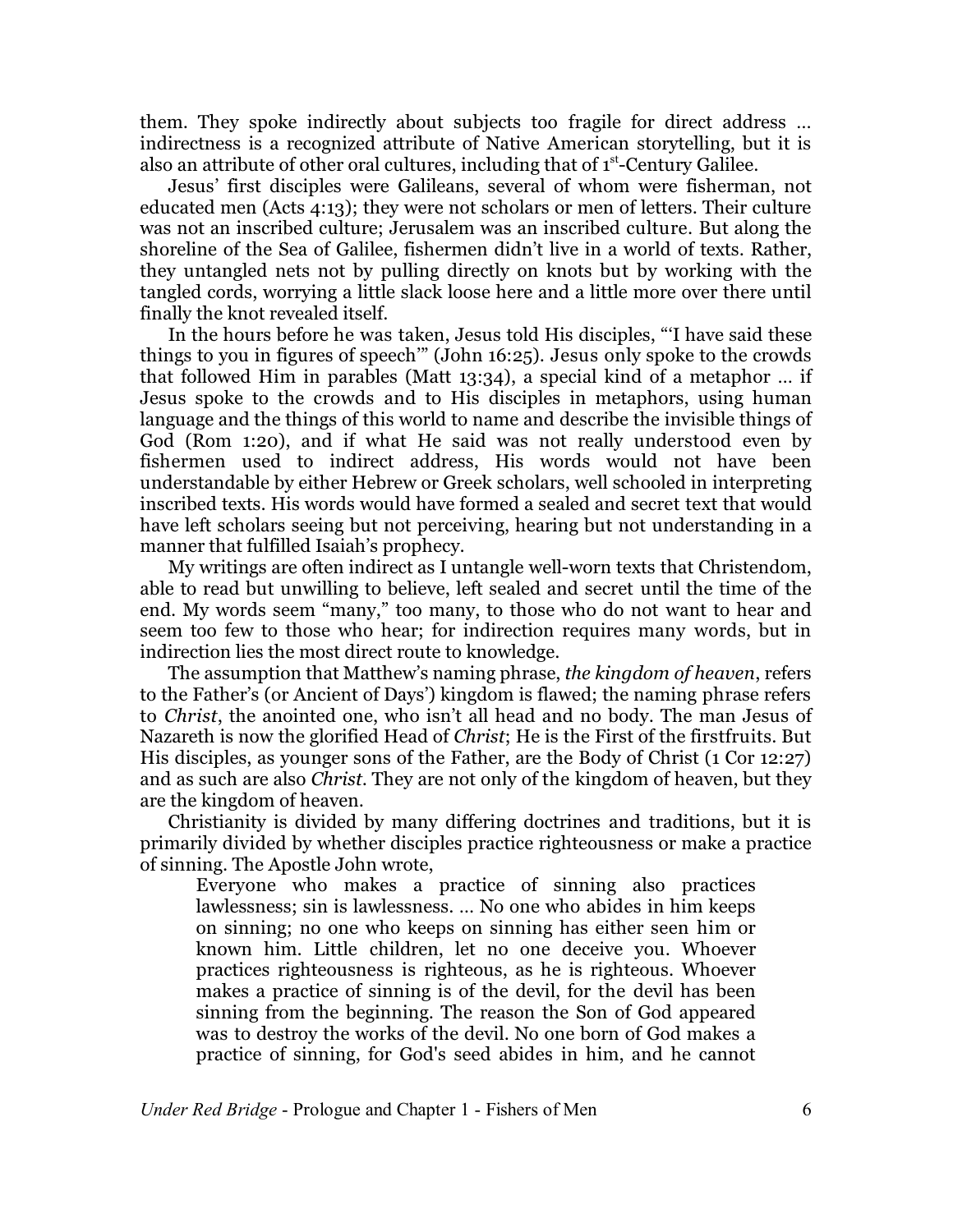keep on sinning because he has been born of God. By this it is evident who are the children of God, and who are the children of the devil: whoever does not practice righteousness is not of God, nor is the one who does not love his brother. (1 John 3:4–10)

The *Christian* who makes a practice of sinning—again, sin is the transgression of the law—has not been born of God, but is a child of the devil. The Sabbath commandment is not vague or meaningless. Therefore, the *Christian* who does not attempt to enter into God's presence on the seventh day makes a practice of sinning, and is a child of the devil. Christendom, as the world knows the faith, consists of *Christians* who make a practice of sinning. And Sabbatarian Christendom (almost invisible in this world), as evidenced by its interaction one disciple with another, does not love its brother, regardless of whether the brother is a fellow Sabbatarian or whether this brother is trapped in lawlessness.

Visible Christendom makes a point of worshiping Christ while being very careful not to make a claim about being *Christ*, citing instead Lucifer saying, *I will make myself like the Most High* (Isa 14:14), as the defining expression of blasphemy. This is good and true: it is always wrong for a servant to presume to be the master, or for an ass to claim to be its rider. But it is not wrong for a son to claim his inheritance, his ancestry … disciples of Christ Jesus, when born of the divine breath of the Father, are sons of God. They are born through receiving a second breath  $[\pi \vee \varphi \vee \pi]$  of life, with this second breath of life coming from the Father. And if these disciples continue in well-doing (i.e., continue to practice righteousness) they are outwardly identifiable as the children of God, not sons of demons. But if someone who claims to be born of spirit  $[\pi \vee \varphi]$  makes a practice of sinning, the person is a child of the devil. Again, the Apostle John wrote, "By this [whether a person keeps the commandments] it is evident who are the children of God, and who are the children of the devil" (1 John 3:10).

It is always wrong for the person who makes a practice of sinning and is thus a child of the devil to claim to be *Christ*, just as it was blasphemous for the devil to say that he would make himself like the Most High. It is good that visible Christendom, composed of those who practice sinning, recognizes that it would be blasphemy for visible Christendom to claim to be Christ … again, visible Christendom makes a practice of sinning by attempting to enter into God's rest on the following day as Israel attempted to enter into the land of Canaan on the following day (*cf*. Num chap 14; Ps 95:10–11; Heb 3:16–4:11).

But it is not wrong for a truly born of spirit son of God to claim the Father as his Father (John 20:17) and the Son as his elder brother. Thus, disciples need to return to Jesus' Sermon on the Mount: Jesus said,

Do not think that I have come to abolish the Law or the Prophets; I have not come to abolish them but to fulfill them. For truly, I say to you, until heaven and earth pass away, not an iota, not a dot, will pass from the Law until all is accomplished. Therefore whoever relaxes one of the least of these commandments and teaches others to do the same will be called least in the kingdom of heaven, but whoever does them and teaches them will be called great in the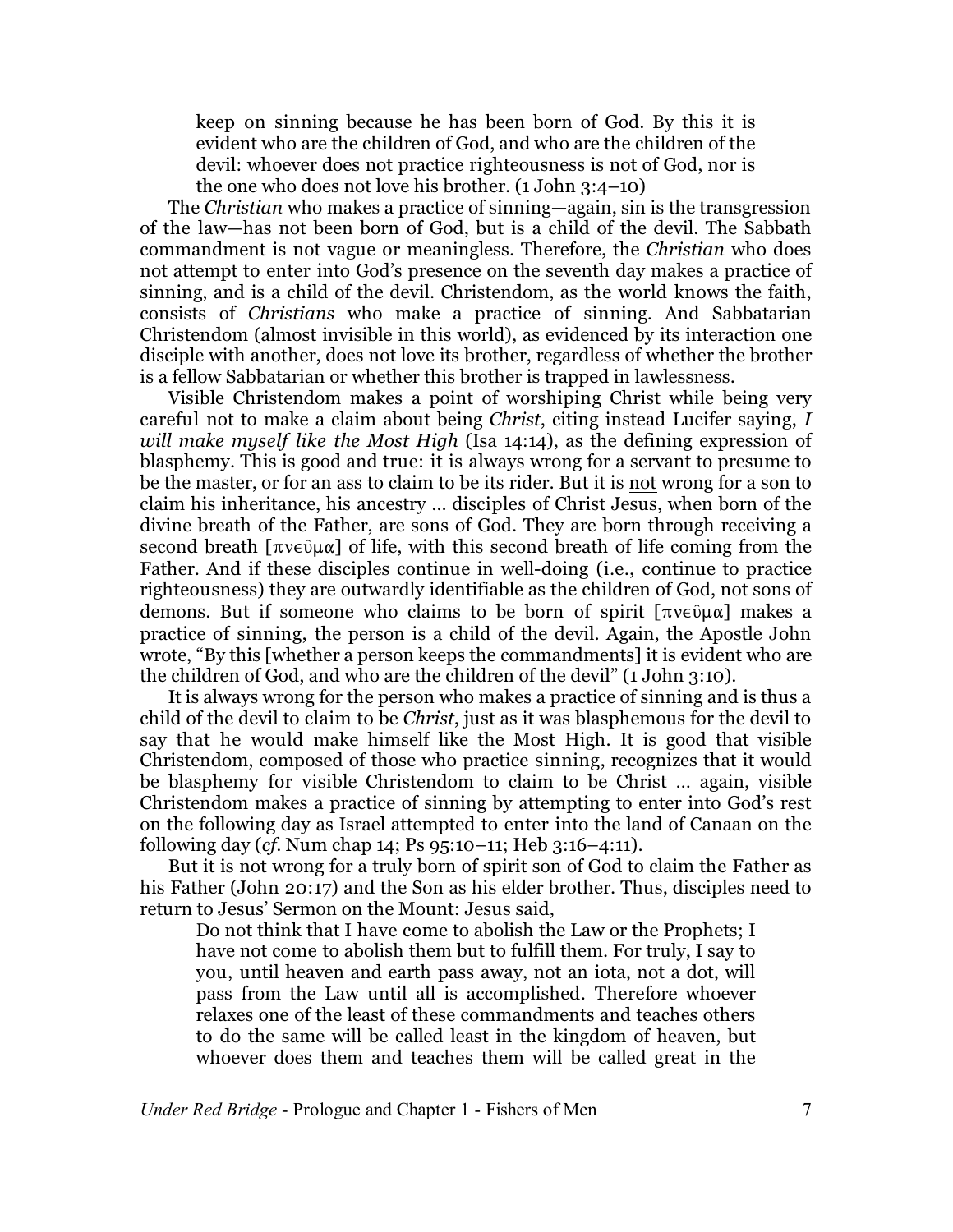kingdom of heaven. For I tell you, unless your righteousness exceeds that of the scribes and Pharisees, you will never enter the kingdom of heaven. (Matt 5:17–20)

When understanding that *the kingdom of heaven* is directly analogous to (i.e., is a euphemistic expression for) *Christ*, the English form of the Greek X<sub>pl</sub>oroc, the disciple knows that if his (or her) righteousness does not exceed that of the Scribes and Pharisees, who had the law but did not keep it (John 7:19), the disciple is not of Christ, is not *Christ*, but is a child of the devil. Hence, the Body of Christ died when disciples in the  $1<sup>st</sup>$  and  $2<sup>nd</sup>$  Centuries condoned sinning ... when the Christian Church ceased being a sect of Judaism, the Church died. The exact year of its demise can be debated, but the consensus of Sabbatarian scholarship would place the Church's death near 135 CE, when Emperor Hadrian banned the practice of Judaism following Simon Bar Kokhba's unsuccessful rebellion.

But the Apostle Paul wrote, "The mystery of lawlessness is already at work. Only he who now restrains it will do so until he is out of the way" (2 Thess 2:7) … He who restrained the mystery of lawlessness was Christ Jesus, the one who will kill the lawless one with the breath  $\lceil \pi v \in \mathfrak{u}(\alpha \pi) \rceil$  of His mouth  $(v, 8)$ . He is still restraining this lawless one; He has not yet gotten *out of the way*. But He will step out of the way when disciples are liberated from indwelling sin and death at the second Passover.

Thus, a scholar can find evidence of Christians worshiping on the 8th day in the 1st-Century, as well as evidence of Christians telling Gentile converts to circumcise males. Both teachings and practices were wrong and were not of God. What more can be said? Were all Christian converts in the 1st-Century born of spirit? Certainly Simon the magician (Acts 8:9–24) wasn't born of spirit, yet he was baptized by Philip and continued with Philip. He was counted as a Christian. Even after being rebuked by Peter, he asked that Peter and John pray for him … how many lawless Christians today, even after being rebuked for transgressing a commandment, will ask that other disciples pray for them? The Christian woman dissatisfied with her husband will ask other disciples to pray for her—and disciples should pray for her. The minister begging money, even after being rebuked, will ask disciples to pray for him and his ministry—and disciples should pray for him. The Christian man addicted to pornography, even after being rebuked, will ask disciples to pray for him—and disciples should pray for him. But not much comes from these prayers of the saints, for the lawless disciple does not truly forsake his or her lawlessness, and the pastor that begs knows no other way. They are as Simon the magician was, remorseful but not repentant.

The disciple who is of Christ will walk as the man Jesus walked (1 John 2:6), and will imitate Paul as he imitated Jesus (1 Cor 11:1; Phil 3:17) … Paul said about himself, "'Neither against the law of the Jews, nor against the temple, nor against Caesar have I committed any offense'" (Acts 25:8). Paul spoke about Ananias, whom the Lord used in Paul's conversion: he said, "'And one Ananias, a devout man according to the law, well spoken of by all the Jews who lived there [Damascus], came to me" (Acts  $22:12$ )  $-$ 

*Under Red Bridge* - Prologue and Chapter 1 - Fishers of Men 8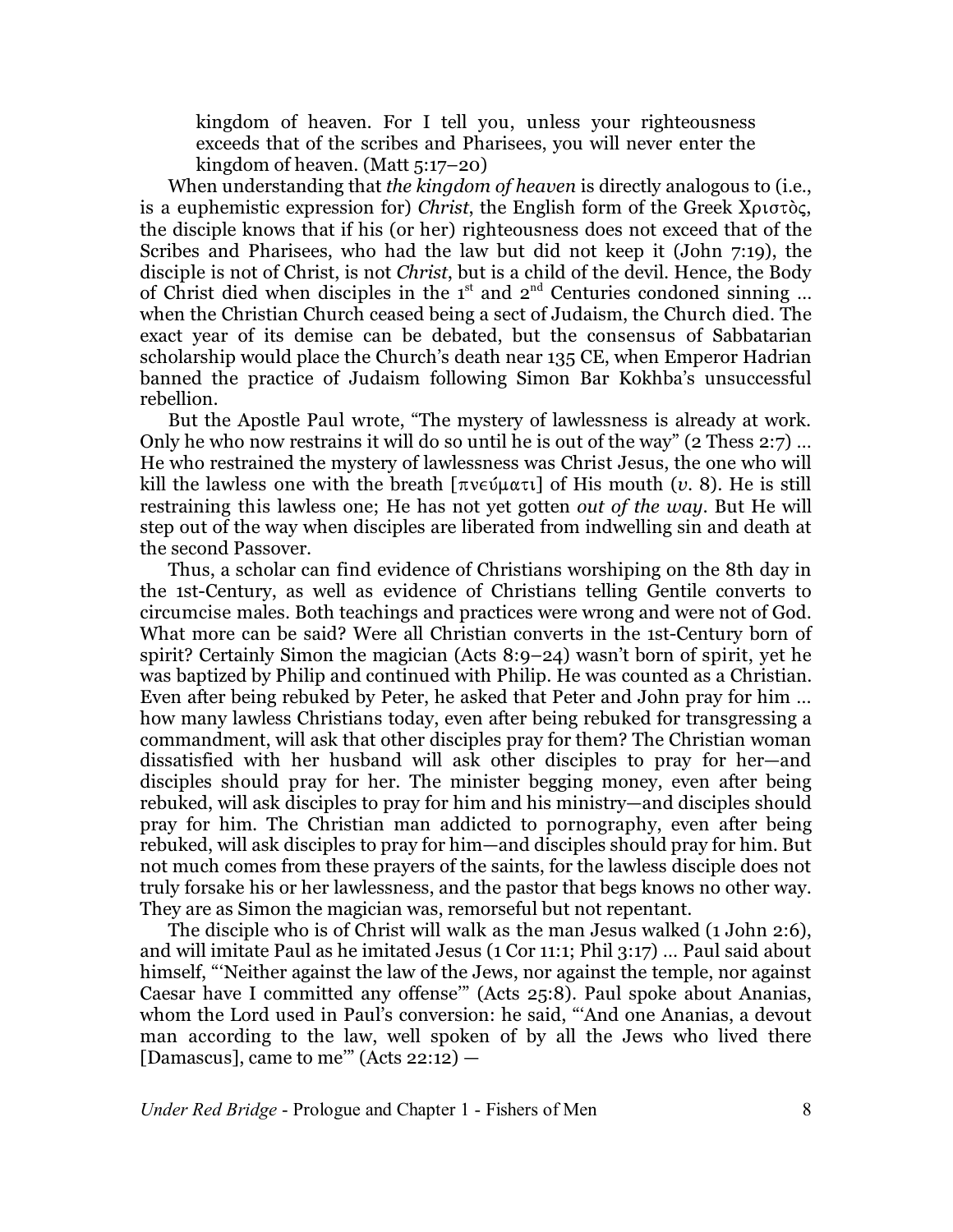• Ananias was a disciple (Acts 8:10), and he was a devout man according to the law … how many *Christians* today are devout men (or women), according to the law?

Again, it is not wrong for a son of God to claim the Father as his Father and Christ Jesus as his elder brother when doing so is the truth. But a younger sibling will copy or mimic an older sibling, and this is how it should be among sons of God.

In a human family there is such a thing as "second child syndrome," where the second child rebels against what his or her older sibling does: the Christianity of the 2 $^{\rm nd}$ -Century CE suffered from second child syndrome. And in a human family, a child feeding on the broadcast of disobedience of the prince of the power of the air will sometimes tell his or her parent that he or she hates the parent—and so it was among the early sons of God, who expressed their hate (as well as their love) for God by rebelling against the Father and the Son, doing the very things that God hates. Thus, the Apostle Paul in his body represented *Christ*. And he said about himself,

So the law is holy, and the commandment is holy and righteous and good. … For we know that the law is spiritual, but I am of the flesh, sold under sin. For I do not understand my own actions. For I do not do what I want, but I do the very thing I hate. Now if I do what I do not want, I agree with the law, that it is good. So now it is no longer I who do it, but sin that dwells within me. For I know that nothing good dwells in me, that is, in my flesh. For I have the desire to do what is right, but not the ability to carry it out. For I do not do the good I want, but the evil I do not want is what I keep on doing. Now if I do what I do not want, it is no longer I who do it, but sin that dwells within me. (Rom 7:12, 14–20)

*Christ*, Head and Body, includes both the glorified Jesus of Nazareth as well as every disciple born of spirit. Paul said that he delighted "in the law of God, in my inner being," but he saw in his "members another law waging war against the law of [his] mind and making [him] captive to the law of sin" that dwelt in his members (Rom 7:22–23). The glorified Jesus as the Head equates to the law of God in which Paul delighted in his inner being. The Church as the covered Body equates to Paul's members that did the very things that Paul hated; the Church did/does those things that Jesus hates.

How much more plain could Paul make the point:

- Disciples are the Body of Christ and individually members of it.
- The law of God written on hearts and put into minds equates to the new creature born from receipt of the divine breath of the Father.
- Indwelling sin and death in the fleshly members of disciples equates to the fleshly members of Paul's body that did the very things he hated.
- But indwelling sin and death in disciples also equates to the Christian Church itself, which does those things that Jesus, its Head, hates.

John said that those who have been born of God cannot keep on sinning, with sin defined as lawlessness or the transgression of the law. Paul established the